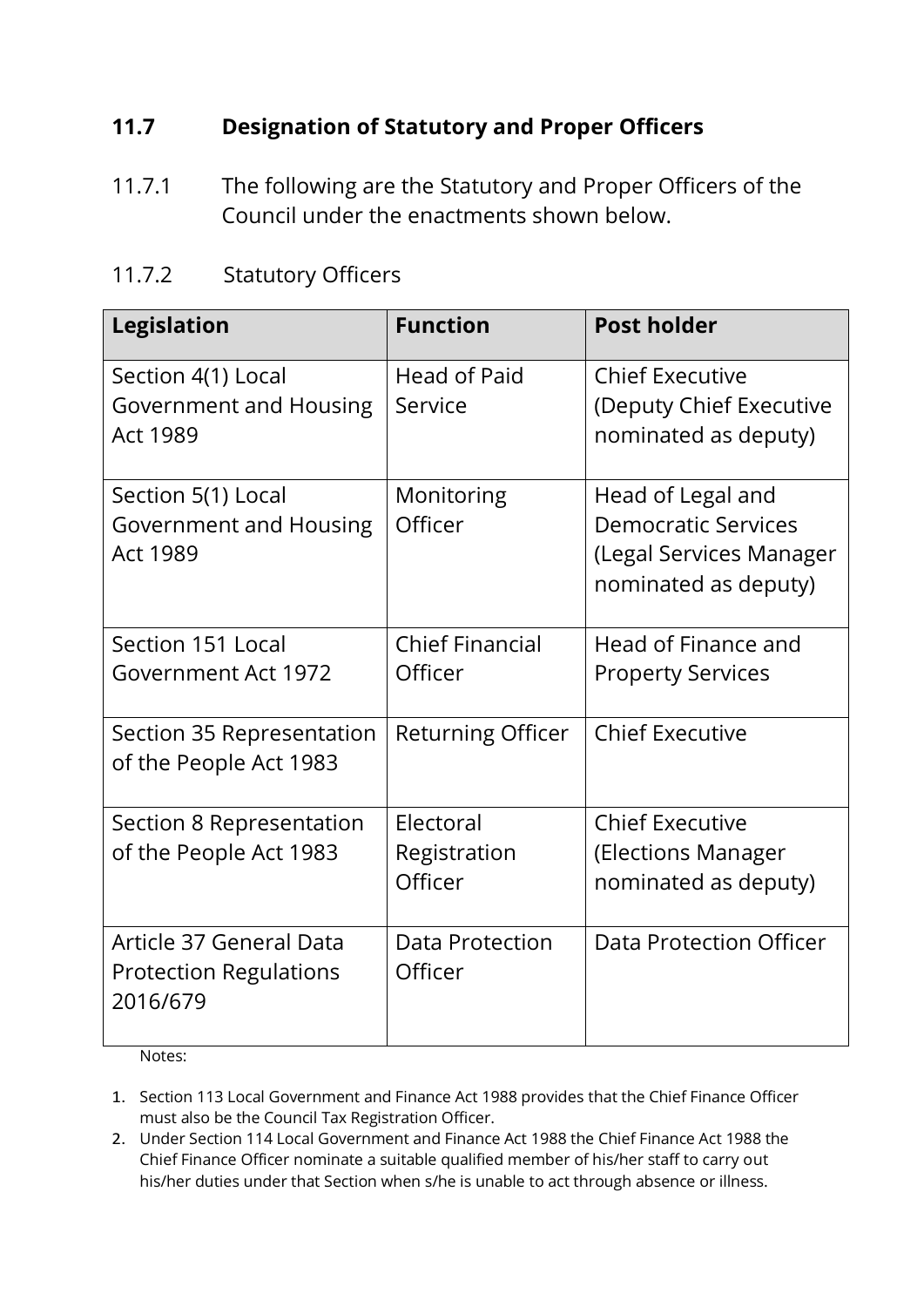- 3. Under 5(7) Local Government and Housing Act 1989 the Monitoring Officer must nominate a deputy to act when s/he is unable through absence or illness to fulfil the role him/herself.
- 4. Under Section 35 Representation of the People Act 1983 the Returning Officer may appoint deputies to assist him/her in his/her duties.
- 5. Under s52(2) Representation of the People Act 1983 the Electoral Registration Officer may appoint deputies to assist him/her in his/her duties.
- 6. Under s24 Representation of the People Act 1983 the Returning Officer at a parliamentary election is the Chairman of the Council. However under Section 28, the Electoral Registration Officer may discharge the functions of the Returning Officer as Acting Returning Officer. Under sub-section (5) the Acting Returning Officer has power to appoint deputies.
- 7. Under Article 37 of the General Data Protection Regulations 2016/679, the Council as a data controller shall designate a Data Protection Officer.

## **Proper Officers**

| <b>Legislation</b>               | <b>Function</b>                                                                                                                                                      | <b>Post Holder</b>                              |  |
|----------------------------------|----------------------------------------------------------------------------------------------------------------------------------------------------------------------|-------------------------------------------------|--|
| <b>Local Government Act 1972</b> |                                                                                                                                                                      |                                                 |  |
| Section 83 (1) to (4)            | Provides that a<br>declaration in the<br>prescribed form of<br>acceptance of office of<br>Chairman, Vice Chairman<br>or Councillor be made to<br>the proper officer. | Head of Legal and<br><b>Democratic Services</b> |  |
| Section 84(1)                    | States that written notice<br>of resignation must be<br>given by Councillors to<br>the proper officer.                                                               | Head of Legal and<br><b>Democratic Services</b> |  |
| Section 88(2)                    | Gives the proper officer<br>power to convene a<br>meeting for the purpose<br>of convening a casual<br>vacancy in case of<br>Chairman of the Council.                 | Head of Legal and<br><b>Democratic Services</b> |  |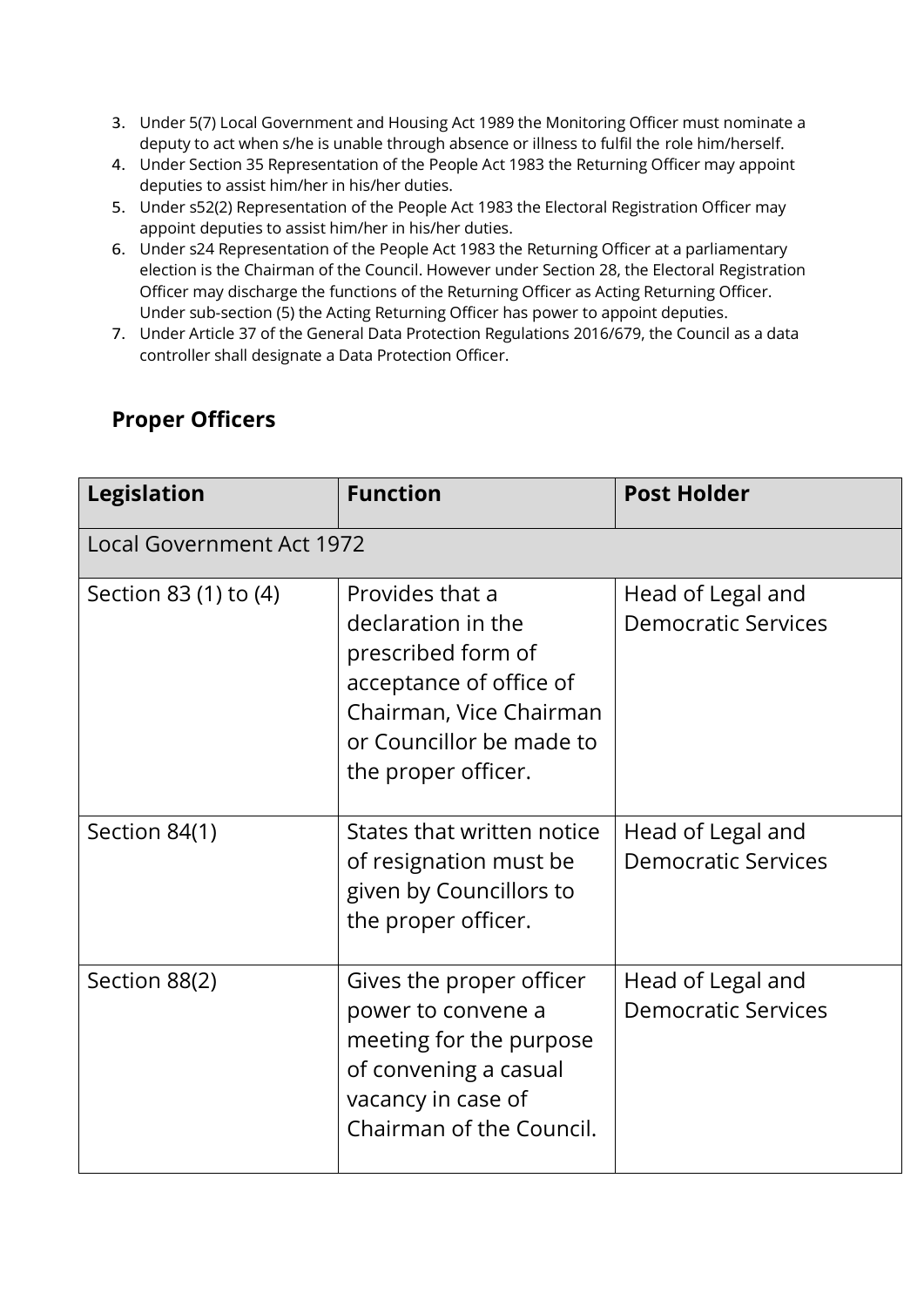| <b>Legislation</b>                         | <b>Function</b>                                                                                                                                                                                                                                                                                                                  | <b>Post Holder</b>                              |
|--------------------------------------------|----------------------------------------------------------------------------------------------------------------------------------------------------------------------------------------------------------------------------------------------------------------------------------------------------------------------------------|-------------------------------------------------|
| Section 89(1)(b)                           | Makes provision for the<br>proper officer to accept<br>notice in writing of the<br>casual vacancy occurring<br>in the office of councillor.                                                                                                                                                                                      | <b>Chief Executive</b>                          |
| Section 96                                 | Provides that the Proper<br>Officer is to receive and<br>record disclosures of<br>pecuniary interests<br>under Section 94.                                                                                                                                                                                                       | Head of Legal and<br><b>Democratic Services</b> |
| Section $100(a)$ to (h)<br>(excluding (f)) | For all purposes<br>connected in the Local<br>Government Act 1972<br>and the Local<br>Government Act 2000<br>concerned with the<br>provision of information<br>about the decisions<br>made or to be made by<br>councillors including<br>access to agenda,<br>reports, background<br>papers, minutes and<br>records of decisions. | Head of Legal and<br><b>Democratic Services</b> |
| Section 100 (f)                            | Provides that the proper<br>officer is to deal with<br>additional rights of<br>access of documents for<br>members of principal<br>councils.                                                                                                                                                                                      | <b>Chief Executive</b>                          |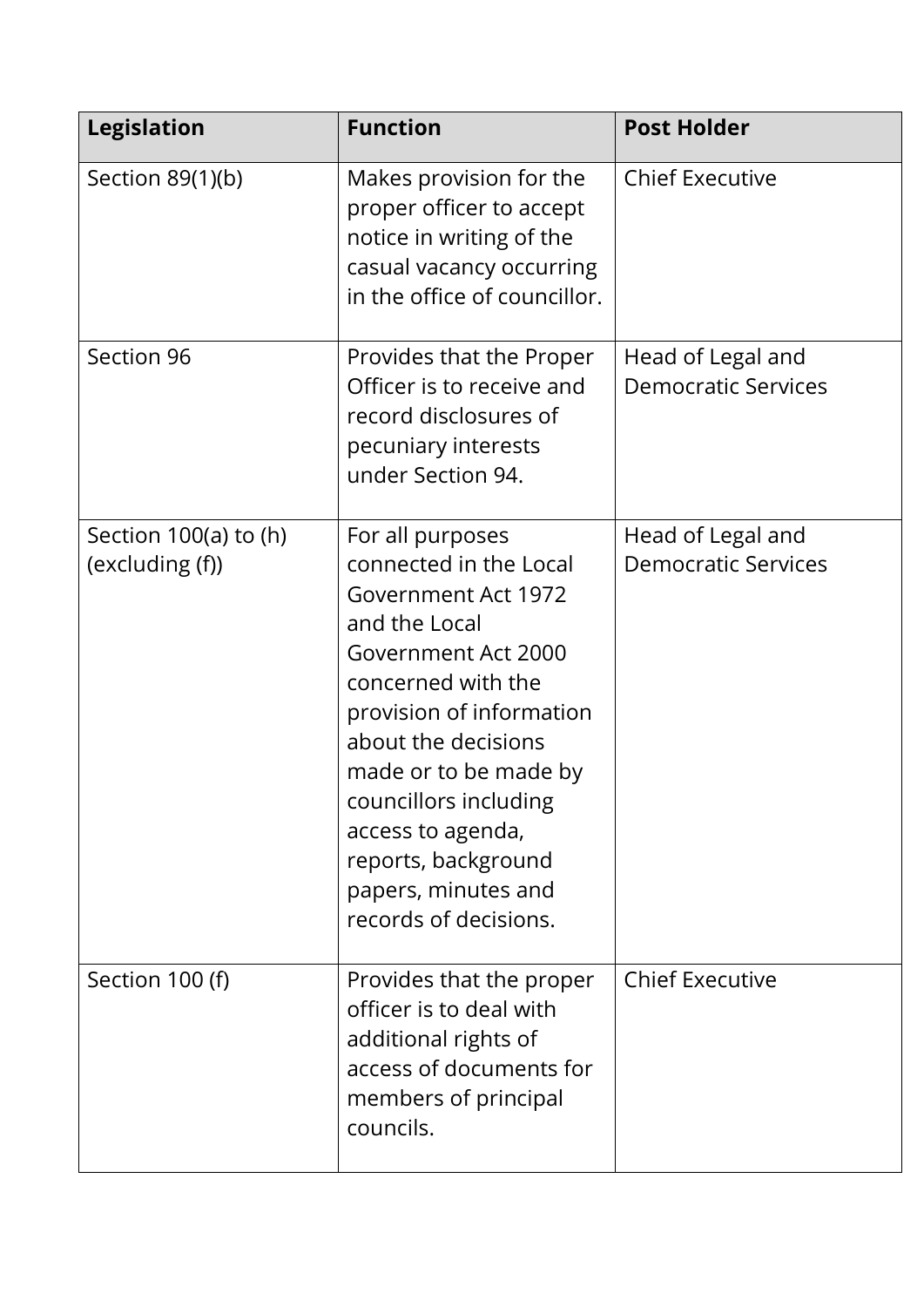| <b>Legislation</b>     | <b>Function</b>                                                                                                                                                                                                                                                                                                          | <b>Post Holder</b>                               |
|------------------------|--------------------------------------------------------------------------------------------------------------------------------------------------------------------------------------------------------------------------------------------------------------------------------------------------------------------------|--------------------------------------------------|
| S115                   | Provides that the proper<br>officer shall receive any<br>monies held or received<br>by officers during the<br>course of employment,<br>or shall issue directions<br>as to whom the monies<br>should be paid.                                                                                                             | Head of Strategic Finance<br>and Property        |
| Section 137(a)         | Gives the proper officer<br>power to require a<br>voluntary organisation or<br>similar body to supply<br>information to him/her,<br>where a local authority<br>uses its powers under<br>Section 137 to give<br>financial assistance to<br>that voluntary<br>organisation or similar<br>body above a relevant<br>minimum. | <b>Head of Strategic Finance</b><br>and Property |
| Section 146            | Provides that the proper<br>officer is to make a<br>statutory declaration, or<br>give a certificate, in order<br>to allow for securities etc.<br>to be transferred on<br>change of name of local<br>authority or change of<br>area.                                                                                      | Head of Strategic Finance<br>and Property        |
| Section 210(6) and (7) | Appoints the proper                                                                                                                                                                                                                                                                                                      | <b>Chief Executive</b>                           |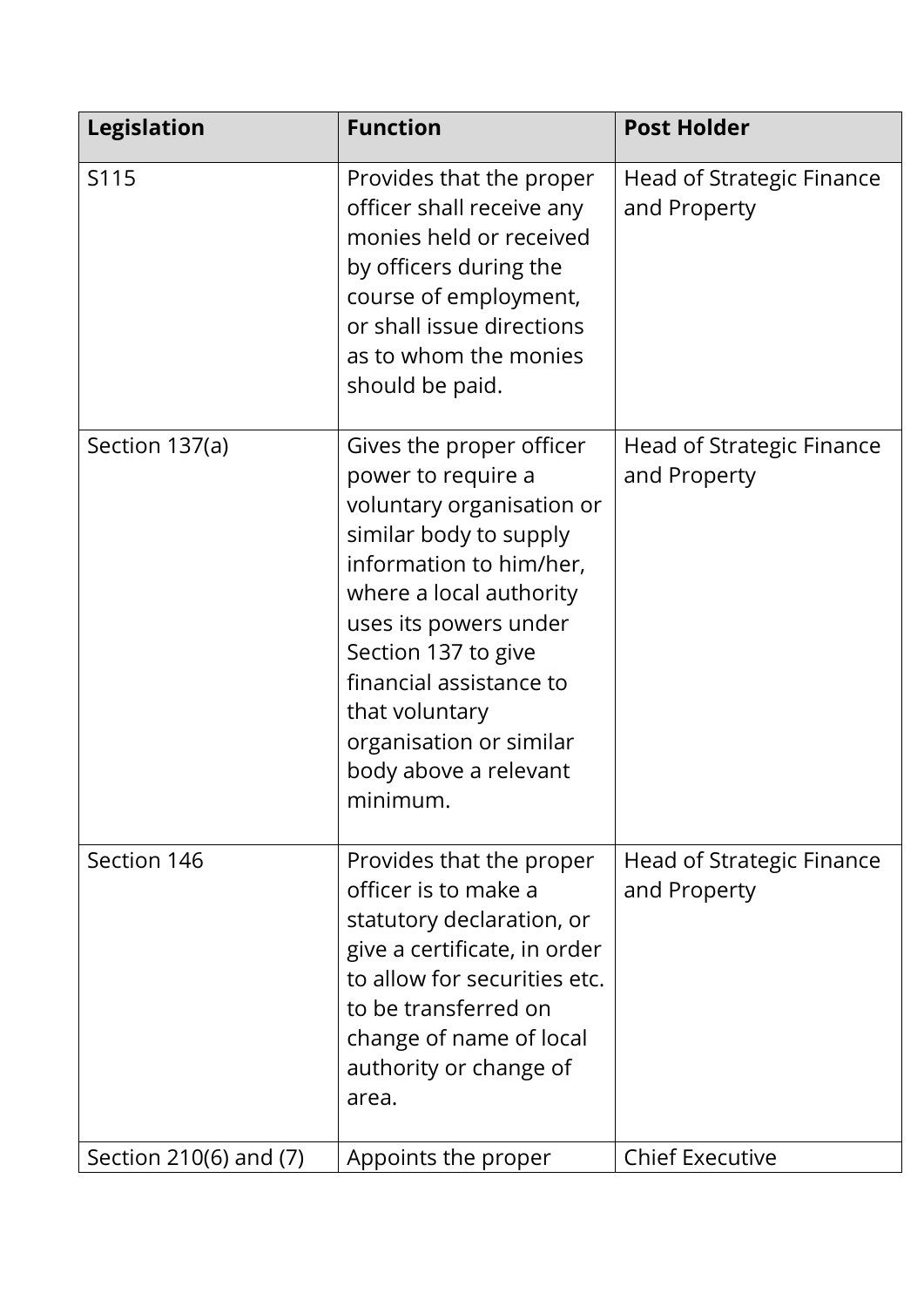| <b>Legislation</b> | <b>Function</b>                                                                                                                                                                                                          | <b>Post Holder</b>                              |
|--------------------|--------------------------------------------------------------------------------------------------------------------------------------------------------------------------------------------------------------------------|-------------------------------------------------|
|                    | officer to be vested with<br>certain powers in respect<br>of charities.                                                                                                                                                  |                                                 |
| Section 225        | Imposes a duty on the<br>proper officer to receive<br>and retain documents<br>deposited with him/her<br>pursuant to standing<br>orders of either House of<br>Parliament or any statute<br>or instrument.                 | Head of Legal and<br><b>Democratic Services</b> |
| Section 228        | Accounts of any Proper<br>Officer to be open to<br>inspection by any<br>Member of the Authority.                                                                                                                         | Head of Strategic Finance<br>and Property       |
| Section 229(5)     | Provides that the proper<br>officer must certify any<br>photographic copies of<br>documents.                                                                                                                             | Head of Legal and<br><b>Democratic Services</b> |
| Section 234        | Provides that any notice,<br>order or other document<br>which a local authority<br>are authorized or<br>required to give under<br>any enactment may be<br>signed on behalf of the<br>authority by the proper<br>officer. | Head of Legal and<br><b>Democratic Services</b> |
| Section 238        | Provides that printed                                                                                                                                                                                                    | Head of Legal and                               |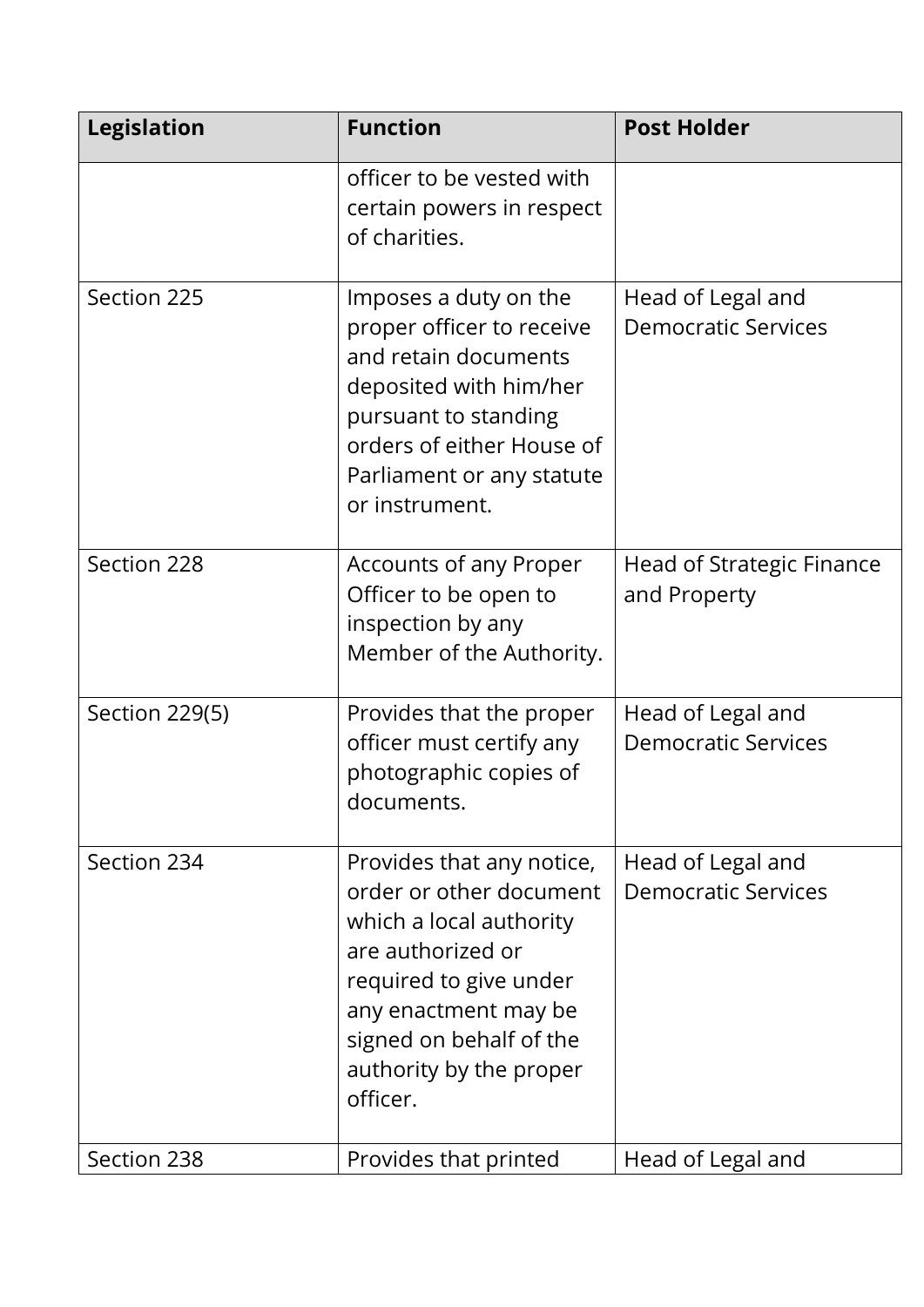| <b>Legislation</b>                           | <b>Function</b>                                                                                                                                | <b>Post Holder</b>                              |  |
|----------------------------------------------|------------------------------------------------------------------------------------------------------------------------------------------------|-------------------------------------------------|--|
|                                              | copies of bylaws are<br>endorsed with a<br>certificate signed by the<br>proper officer.                                                        | <b>Democratic Services</b>                      |  |
| Schedule 12<br>Section 99                    | Conduct of meetings<br>including requirements<br>for notices to be given<br>and sign summons to<br>attend meetings of the<br>Council and polls | Head of Legal and<br><b>Democratic Services</b> |  |
| <b>Local Government Act 1974</b>             |                                                                                                                                                |                                                 |  |
| Section 30                                   | Proper Officer must give<br>public notice of Local<br>Government<br>Ombudsman's Reports.                                                       | Head of Legal and<br><b>Democratic Services</b> |  |
| <b>Local Land Charges Act 1975</b>           |                                                                                                                                                |                                                 |  |
| Section 3(1)                                 | Chief Land Registrar for<br>the Register of Local<br>Land Charges                                                                              | Head of Legal and<br><b>Democratic Services</b> |  |
| <b>Representation of the People Act 1983</b> |                                                                                                                                                |                                                 |  |
| Section 67                                   | Receipt of notice of an<br>election agent for local<br>elections.                                                                              | <b>Chief Executive</b>                          |  |
| Sections 82 and 89                           | Receipt of election<br>expense declarations and<br>returns and the holding                                                                     | <b>Chief Executive</b>                          |  |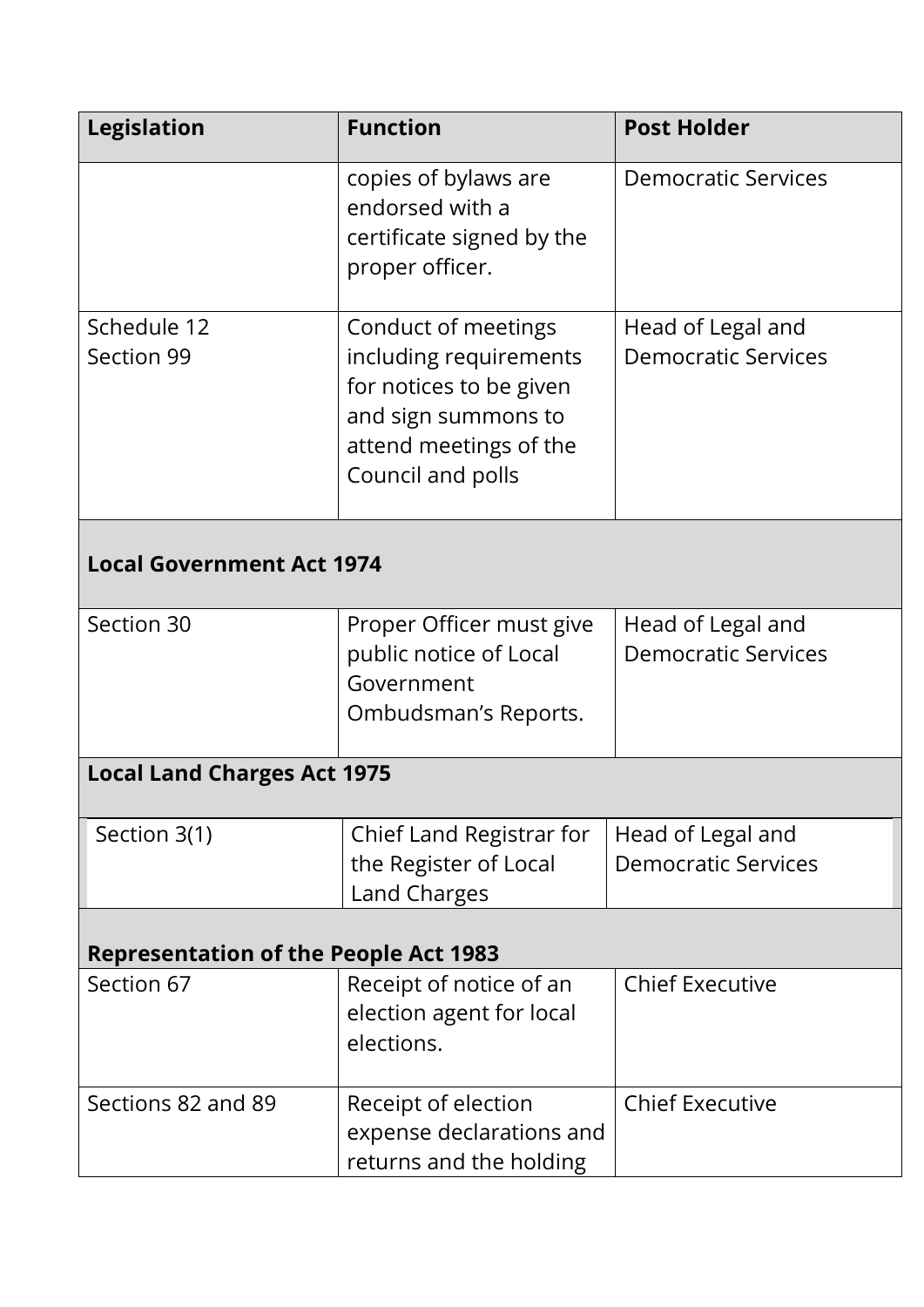| <b>Legislation</b>                                                                                                                | <b>Function</b>                                                                                                                                                                      | <b>Post Holder</b>                               |  |
|-----------------------------------------------------------------------------------------------------------------------------------|--------------------------------------------------------------------------------------------------------------------------------------------------------------------------------------|--------------------------------------------------|--|
|                                                                                                                                   | of those documents for<br>public inspection.                                                                                                                                         |                                                  |  |
| Sections 128                                                                                                                      | Provides that a copy of<br>any petition questioning<br>a local government<br>election shall be sent to<br>the proper officer who<br>shall publish it in the<br>local authority area. | <b>Chief Executive</b>                           |  |
| Local Elections (Principal Areas) (England and Wales) Rules 1986 and<br>(Parishes and Communities) (England and Wales) Rules 1986 |                                                                                                                                                                                      |                                                  |  |
|                                                                                                                                   | Retention and public<br>inspection of document<br>after an election.                                                                                                                 | <b>Chief Executive</b>                           |  |
| <b>Local Government Finance Act 1988</b>                                                                                          |                                                                                                                                                                                      |                                                  |  |
| Section 114                                                                                                                       | Duty to Report.                                                                                                                                                                      | Head of Strategic Finance<br>and Property        |  |
| Section 116                                                                                                                       | Provides that the proper<br>officer must give the<br>authority's auditor notice<br>of meetings held under<br>s115.                                                                   | <b>Head of Strategic Finance</b><br>and Property |  |
| <b>Local Government and Housing Act 1989</b>                                                                                      |                                                                                                                                                                                      |                                                  |  |
| Section 2                                                                                                                         | Proper Officer to hold a<br>list of politically restricted<br>posts.                                                                                                                 | Head of Legal and<br><b>Democratic Services</b>  |  |
| <b>Local Government Act 2000</b>                                                                                                  |                                                                                                                                                                                      |                                                  |  |